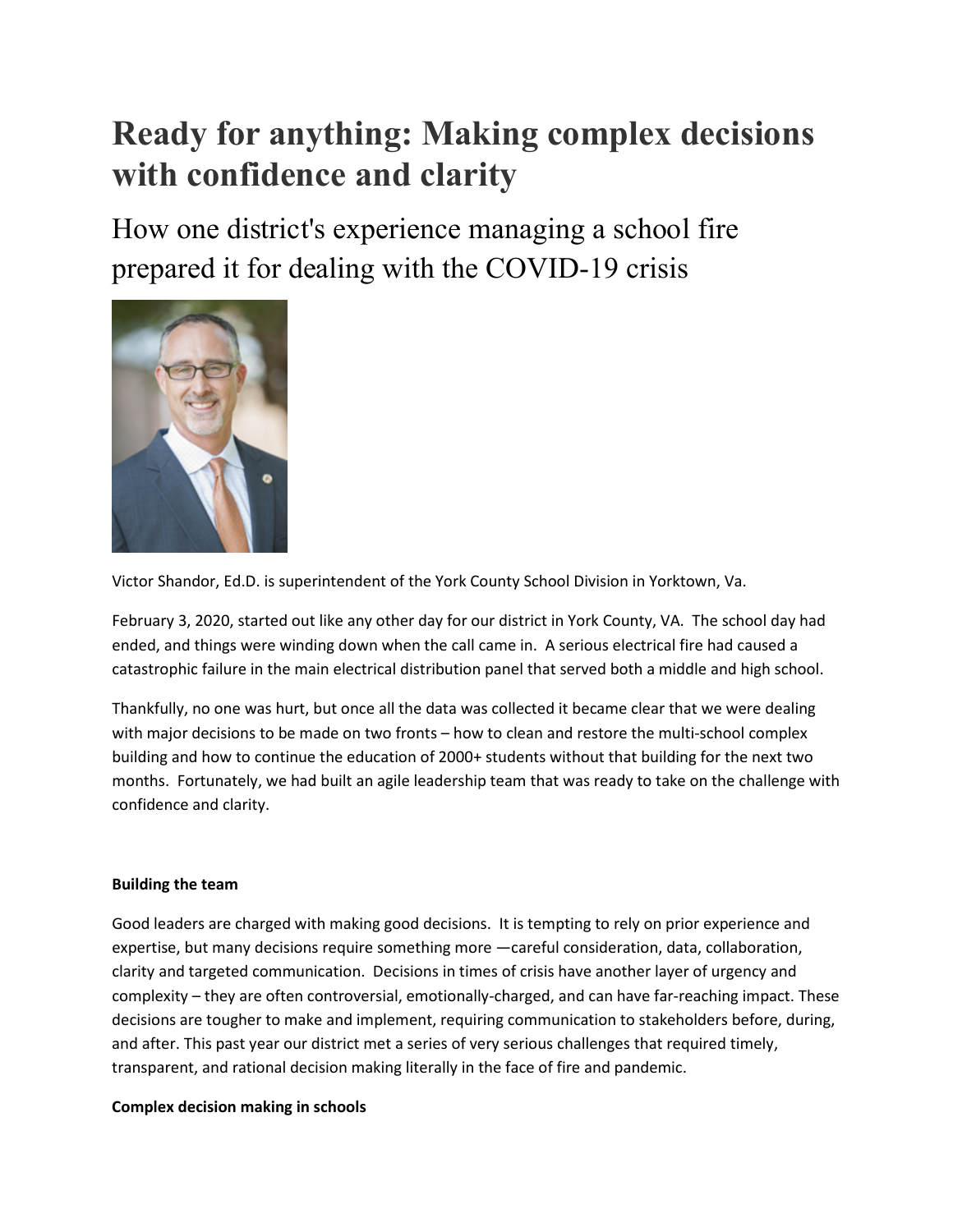As with any leadership team, we are often working through multiple complex decisions simultaneously in the course of a normal school year. Our year started out with what felt like large and complex decisions, including: changes to the primary grading scale, midterm exam expectations for high school courses, potential school calendar start day adjustments, changes to elementary recess expectations, and expansion of special education classrooms and staffing. These distinct issues required the collaborative efforts of leaders from Instruction, Student Services, Operations, School Administration, Information Technology, Finance, Human Resources and Public Relations. Compared to what was to come, however, these earlier decisions now seem **relatively** simple.

### **Getting the right people in the right places**

Determining who should have a seat at the table in decision making is the first and perhaps the most important decision you will make to ensure successful implementation and satisfactory problem resolution. It starts with having the right people at the ready as a result of finding and hiring the highest quality educators and administrators. You then must give them the tools, trust, opportunities, and support to practice flexing their decision-making muscles all along the way.

I am especially proud that the decision-making protocols that we use wholly, or in part, on every decision in our district are embedded in our hiring practices. We have had several executive and school leadership openings with the good fortune of having multiple internal and external potential candidate applicants. Using a decision-making strategy helped us stay focused on our mission-based criteria, and removed actual or perceived bias from the equation. We left the hiring process confident that we had chosen the best candidates to meet our organizational needs and priorities.

## **Giving them the right tools**

As a district, we work deliberately to build our leaders' capacity for strategic decision making. Our goal is to maintain clarity, improve our ability to frame the decisions, and clearly communicate around the work being done. We have provided our leaders with job-embedded professional development from TregoED, a nonprofit that works to build the capabilities of school leaders using research-based problem solving and decision-making tools. These tools give us a common road map and language to work through complex decisions. Each stakeholder may come to the table with different ideas, different skill sets, and different priorities, which are essential pieces of the pie. To ensure that these tools become part of our daily routines, I expect our team to use this common approach to work together and communicate progress on all major decisions going forward.

#### **Include necessary stakeholders**

Using a step-by-step process for decision making like TregoED's Decision Analysis, essentially puts a framework around our decisions. Our team has the confidence and parameters for including appropriate stakeholders in decisions made in our day to day work. For example, recent decisions made by our special education committee included input from the director, building administrators, coordinators, and teachers.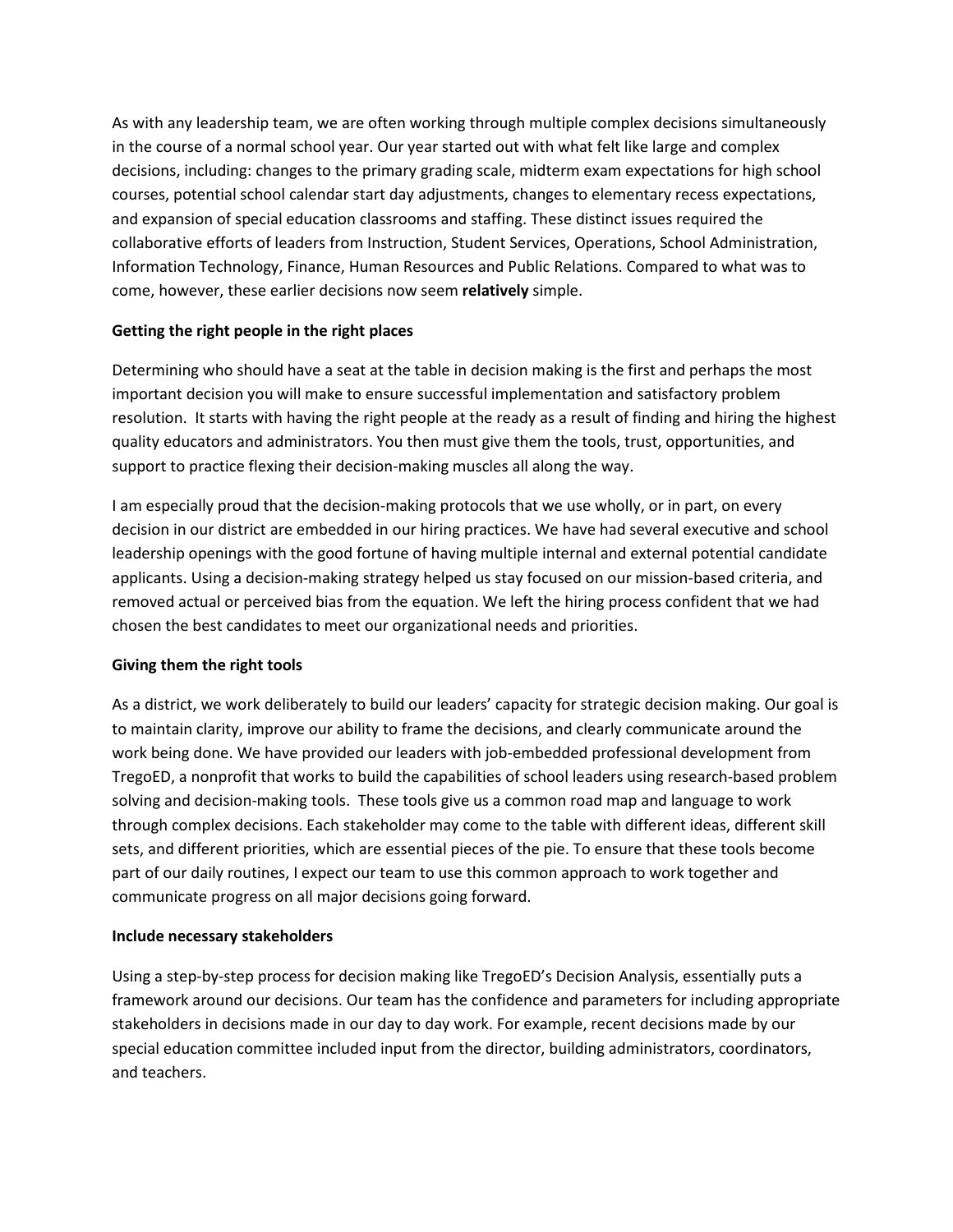Business and school partnership decisions included local business owners, the county economic development staff and YCSD senior leadership. Parents have been included in many district decisions including those around the school calendar and transportation challenges. Including various groups of stakeholders, especially those who may hold differing viewpoints, can be worrisome but it is essential for ensuring a high-quality solution.

#### **Moving the academic needle**

Perhaps the most exciting results we have had from these cumulative decisions have been those that improved student learning. We have seen a narrowing of a reading performance gap to its lowest level since 2011 and have developed a three-year plan to improve outcomes for students with disabilities. Our approaches have allowed us to address unexpected results or trends on such critical topics as the disproportional representation of student subgroups in discipline referrals and absenteeism, and a drop in one school's grade level reading scores. Using similar process tools, we have been able to proactively implement change to address and prevent potential problems rather than reacting to problems as they arise.

#### **Crisis # 1 – The Fire**

While using Decision Analysis gave us confidence that we were not only doing good work and that our decisions were sound, we did not yet fully appreciate how critical the questioning techniques and framework for decision making would be in times of crisis. The fire in our newly refurbished Grafton Complex presented, what at the time, was the greatest challenge in most of our leadership careers. Once news of the fire hit, we quickly learned that the repair process would be extensive and lengthy and that a significant portion of the building was contaminated with soot and ash.

It became apparent that we needed to come up with a plan for continuing the education of an entire middle and high school student population for at least two months – and possibly the remainder of the school year – and cleaning the contaminated building. Fortunately, with strong decision-making practices in place and the right people on the job, we were able to develop, communicate, and implement a plan that had students back in school within one week's time. One of our Board of County Supervisors, Tom Shepperd, said: "In times of crisis, you need people who have analytical thinking capabilities and you don't get that overnight."

#### **We were built for this**

By having the right people in place with these decision-making capabilities and the confidence gained by embedding them in our routine practices, we were essentially "built for this crisis." With our tools in place, we had built a climate and culture that empowered the people in the room to participate and speak with an equal voice. With that personal power (versus positional power) we were able to have the hard conversations.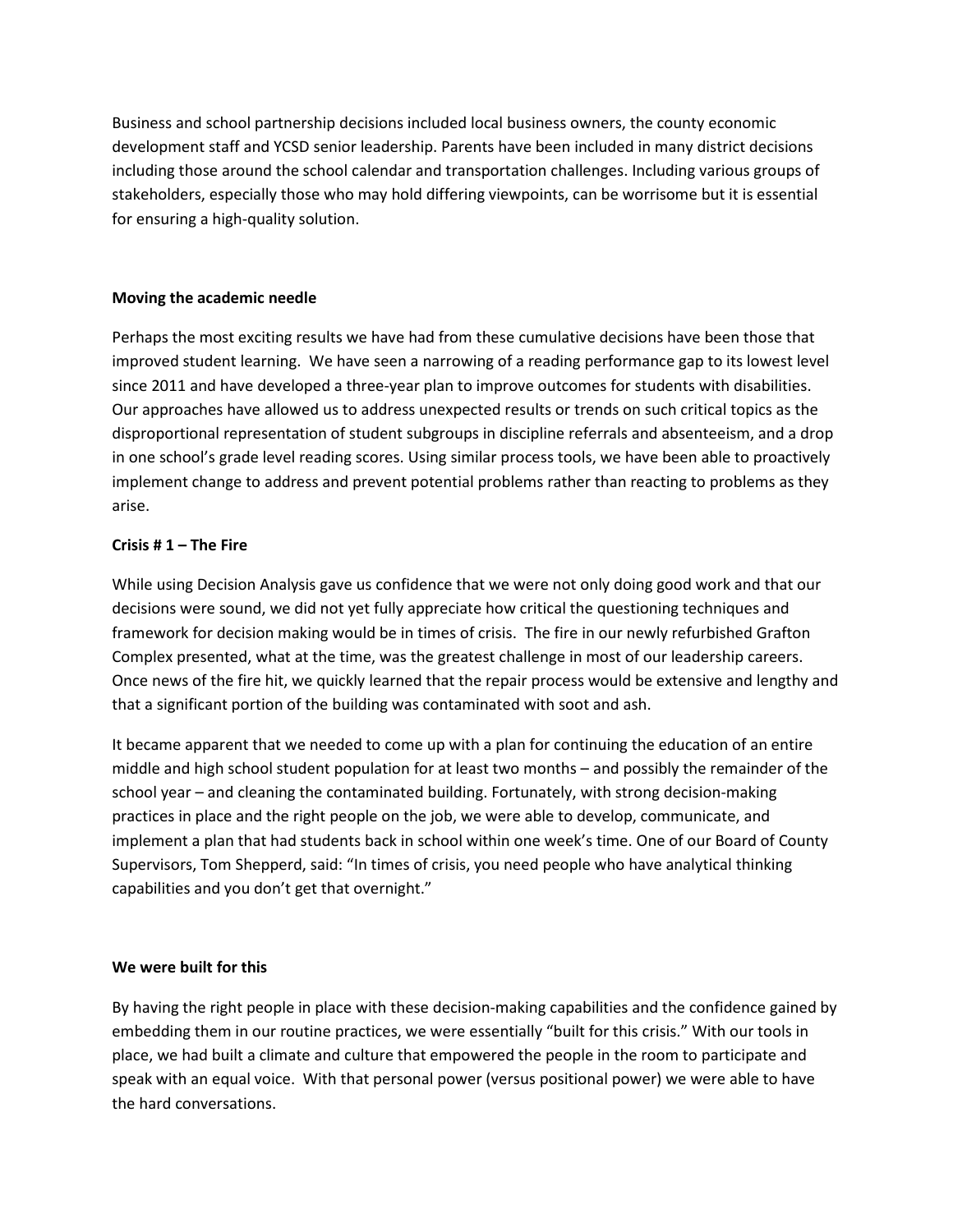Neil Morgan, York County Administrator, affirmed that the collaborative process "allowed us to deal with conflict in a healthy way." While both the School Board and County Board of Supervisors knew we had decision-making protocols in place, they did not come to fully appreciate the importance of having those capabilities until we were all faced with a large scale, time-dependent, and highly emotional crisis. School Board Chair Jim Richardson felt that public forums and large-scale meetings were far less daunting when "we were confident that the leadership team had thought of everything before making their recommendations. "

#### **Communication systems are key**

Communication is an essential part of our operations to ensure we provide transparency and develop trust and understanding with our constituents. Having a team that used a common set of systematic questions and a common language in their approach made getting a clear and concise message to our community much easier. As Heather Young, principal of the middle school which would be affected by the plans to move a second school into their building on a rotating schedule, stated, "DA really structured us, helping us to focus on and identify our priorities together. This allowed for a healthy discourse as we advocated for the interests of our students and staff."

We might not all have agreed with the decisions moving forward, but we all knew they were vetted, that our perspectives were heard, and the best possible choices were made. You could feel the anxiety of the 700-800 parents and participants at our public forums diminish as plans were unfolded revealing a deliberate process and the options that were considered. County Administrator Neil Morgan concurred, saying, "The processes allowed us to communicate and coordinate all different facets of the county, the fire department, schools, elected officials, etc. We already had a healthy dynamic of communication and trust to work through this. At the time, this seemed like the worst thing that could ever happen, then COVID-19 came and it was only the second worse thing."

#### **Case # 2: COVID-19**

As we worked to "put out the fires" that resulted from having to relocate two buildings worth of students, we began to hear reports that schools were closing due to COVID-19. It looked like our tools and training were going to continue to be put to the test.

It turns out though, that we were actually at a bit of an advantage over neighboring districts because of the recent fire crisis. We had a head start on supporting students outside of a normal school setting as we had already begun incorporating virtual learning and online teacher support in our plans to supplement students' reduced access to physical buildings. In addition, we had been using the decisionmaking processes so much recently that they were now becoming second nature. Thirdly, we had a strong communication system in place. Our decision-making processes provided us with a framework of strong talking points around the criteria that were used and all the alternatives that were presented. So, when someone asked us, "did you consider...", we could say that we did and provide documentation as to why it was not the best solution for us.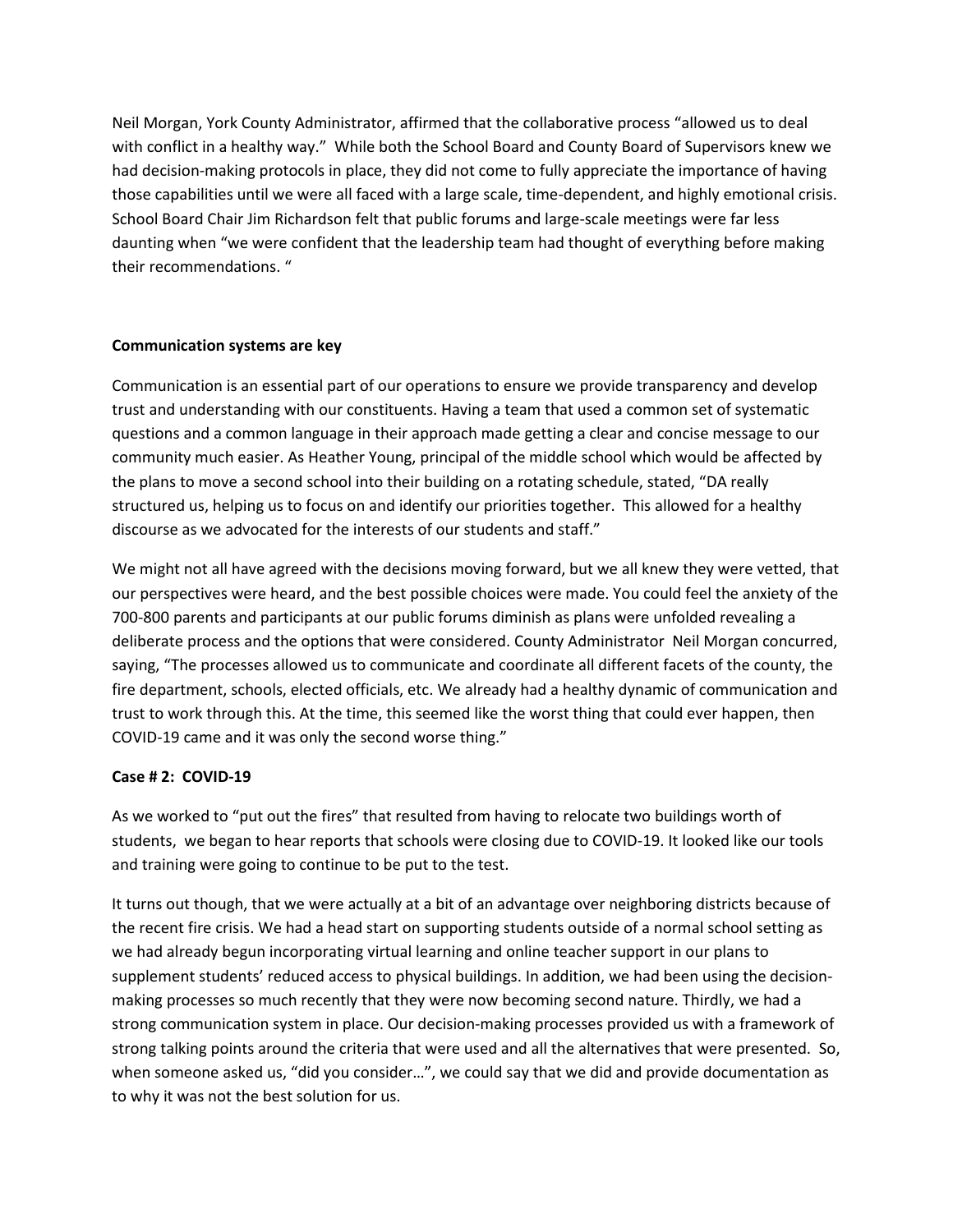The questions involved in the Decision Analysis protocols also provided us with a way to make sure that any new ideas and alternatives brought to us had been vetted through the process. When a colleague had a "good idea" – we used the same process questions to determine the risks. We all understood that the ideas were not being criticized but rather were being protected by thinking through all the possible problems that could occur.

#### **Communication systems in place**

When we were hit with the challenge of closing all schools, we already had strong communication channels in place including a[n askYCSD@ycsd.york.va.us](mailto:askYCSD@?????.org) account set up to collect questions and website FAQ's to address them. Not all communication systems we used in the fire worked with the COVID-19 crisis – for example, the successful community forums were no longer possible!

Katherine Goff, public relations and communications officer in our district, helped us adjust communications accordingly. She stressed that many of the practices we established *were* still viable. We needed to make sure that the "elephant was being served only one piece at a time"- so as not to overwhelm people and to provide a clear and consistent message that pertained to their concerns. In our public forums after the fire, we were able to frame and communicate our talking points to hit the pre-collected questions before people came to the mic – making the conversations less confrontational. Information and questions brought up in the onslaught of social media were quickly resolved by community members who had the facts on how alternatives were either selected or rejected.

For both crises, the visible, transparent process used to determine our course of action was always front and center. Dr. Jim Carroll, chief operations officer, whose job put him in the forefront during both crises, believed that the advantage of having these question-driven processes is that "individuals came prepared with well thought out ideas and options which added to the efficiency of our organization. My experience has been that the longer and harder you are beating at something the more emotional it can get– without a structure to follow, people go down rabbit holes, expanding the time needed and resulting in bad decision making." When time was of the essence both after the fire and when COVID-19 hit our schools, we were able to approach problems with familiar tools and relative calm. We were able to ask the right questions to get the job done quickly and with confidence.

#### **Lessons learned:**

Some of the many lessons we have learned in the process of making decisions with clarity and confidence include:

**Start with the right people:** Using a rigorous hiring process and giving those people the tools that they need to succeed can help you get through any crisis with confidence that you are taking the best possible actions for your district.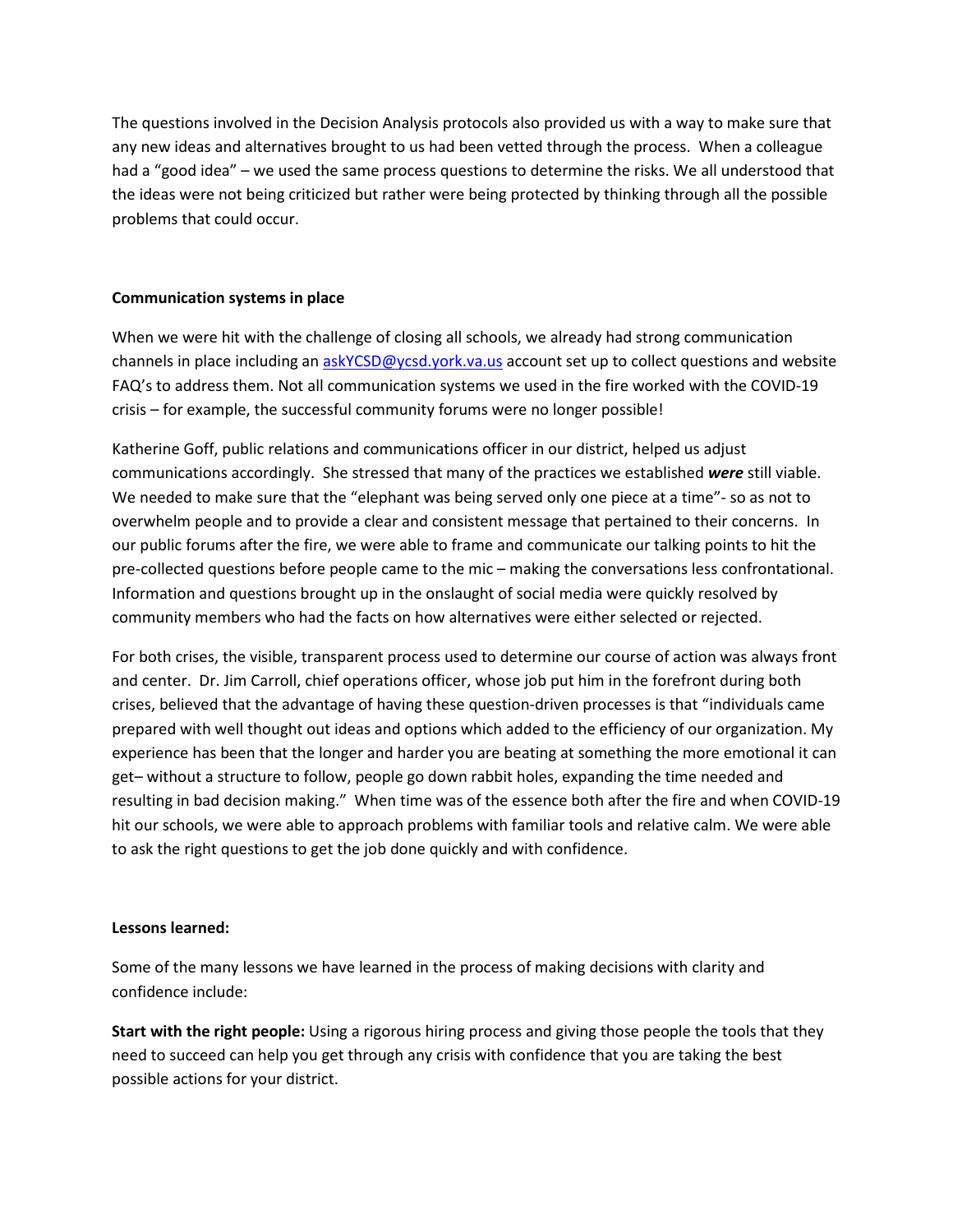**Use a collaborative approach:** Determining which stakeholders need to be in the room for each decision made can be very important. Using process as the norm for our decision making provides a common language, experience, and results across departments. With the increased confidence in our approach and execution comes an increased willingness to collaborate with community and stakeholders.

**Use a good decision-making process:** When you have embedded critical thinking questions in your decision making, you can have those courageous and sometimes difficult conversations that will result in more viable solutions.

**Be flexible:** You do not always have to follow the entire process start to finish to get good results. You can make the processes your own and adapt them to the situation at hand. Using bits and pieces of a good process can help you get a handle on the situation you are facing.

**Communicate with clarity:** Decisions that are protected by data and a collaborative, defensible approach, are more easily communicated, championed, and supported. We are better able to explain our choices and actions and this clarity gives leaders the confidence to move forward in bold, new ways. Particularly in crisis situations, the framework can help diffuse emotions and keep rumors at bay.

The bottom line is having a staff with great decision-making capabilities can help you do extraordinary things throughout any school year. We have seen positive results in academics, facilities, budgeting, and other areas. Those same capabilities can determine success or failure in times of crisis when time is of the essence. Our ability to get students back to class after the fire and then quickly pivot to home instruction when the pandemic hit, was a credit to our team's skills and confidence.

*Victor Shandor, Ed.D. is superintendent of the York County School Division in Yorktown, Va.*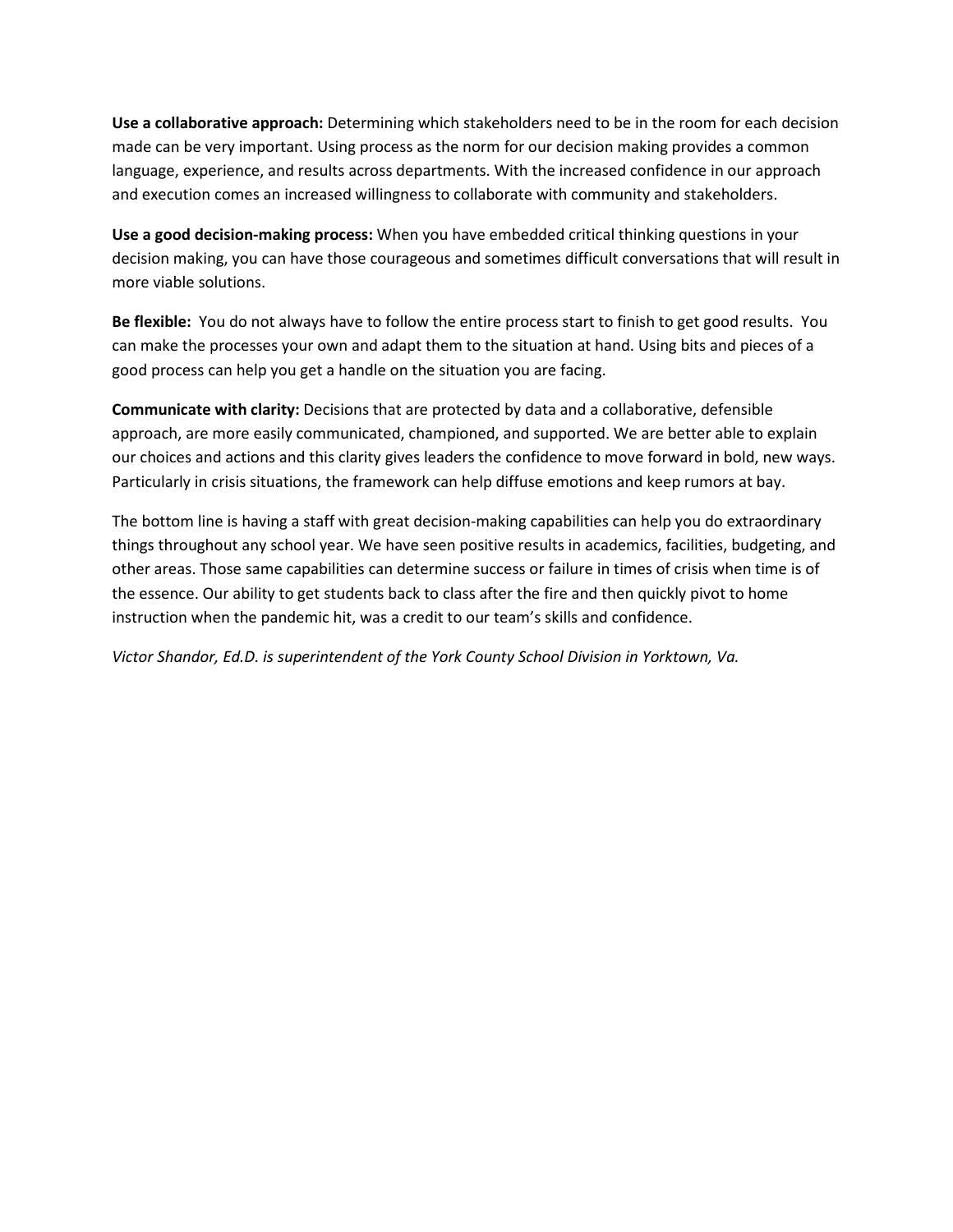| Whittaker, Gail                                                  |
|------------------------------------------------------------------|
| Friday, June 12, 2020 2:32 PM                                    |
| York County Update 6/12/2020: Board meeting; Business Resources; |
| Schooner Alliance Returns; Temporary Polling Place               |
| 2020-060.pdf                                                     |
|                                                                  |

June 12, 2020

## **Board of Supervisors Meeting Agenda**

• The Board of Supervisors' next meeting is Tuesday, June 16. The meeting begins at 6 p.m. and will be broadcast live on WYCG-TV (Cox 46, Verizon 38) and live streaming at www.yorkcounty.gov/ty. This is an electronic remote meeting. There are five public hearing items on the agenda and citizen phone lines have been established for each public hearing and the meeting's citizen comment period. You can view the agenda and phone-in instructions here.

## **Economic Development Shares Resources to Assist Area Businesses**

- Is your business open? Do you have any special offers or events to share? Send us an email with your business hours of operation, services provided, and anything else you want patrons to know about. We'll list it all on our website as a quick and informative resource for area consumers.
- Businesses seeking assistance are urged to visit the York County Office of Economic Development's COVID-19 Business Resources site. Here you'll find information on grants, disaster relief resources, business tools, and more.

## **Schooner** *Alliance***, Market Days Return to Riverwalk Landing**

- Social distancing never looked so relaxing—out on the open water of the York River! The **Schooner** *Alliance* returns to Riverwalk Landing Piers Friday, June 12. The owners and captains, Greg and Laura Lohse, will not be bringing their second schooner to Yorktown this summer but will instead be adding a fourth sail to the rotation of the *Alliance*. It will be an additional late-day history sail. COVID-19 procedures include half capacity limit for passengers, facemasks for both the crew and customers, hand sanitizing at the gate, and wipe-downs of the ship between each sail, especially at common touchpoints. The crew will also have temperature checks before their shifts and the restroom on board will closed to the public. Guests are also not permitted in the galley and will have to place food and drink orders through the portholes.
- A cool breeze off the water; friendly faces; a variety of fresh, local food to shop there's nothing like a Saturday morning in Yorktown! Our well-organized **Yorktown Market Days** returns to the waterfront Saturday, June 13, from 8 a.m. to 12 p.m. The market has everything on your shopping list—from seasonal produce and delicious baked goods to gourmet dog treats and handmade soaps and